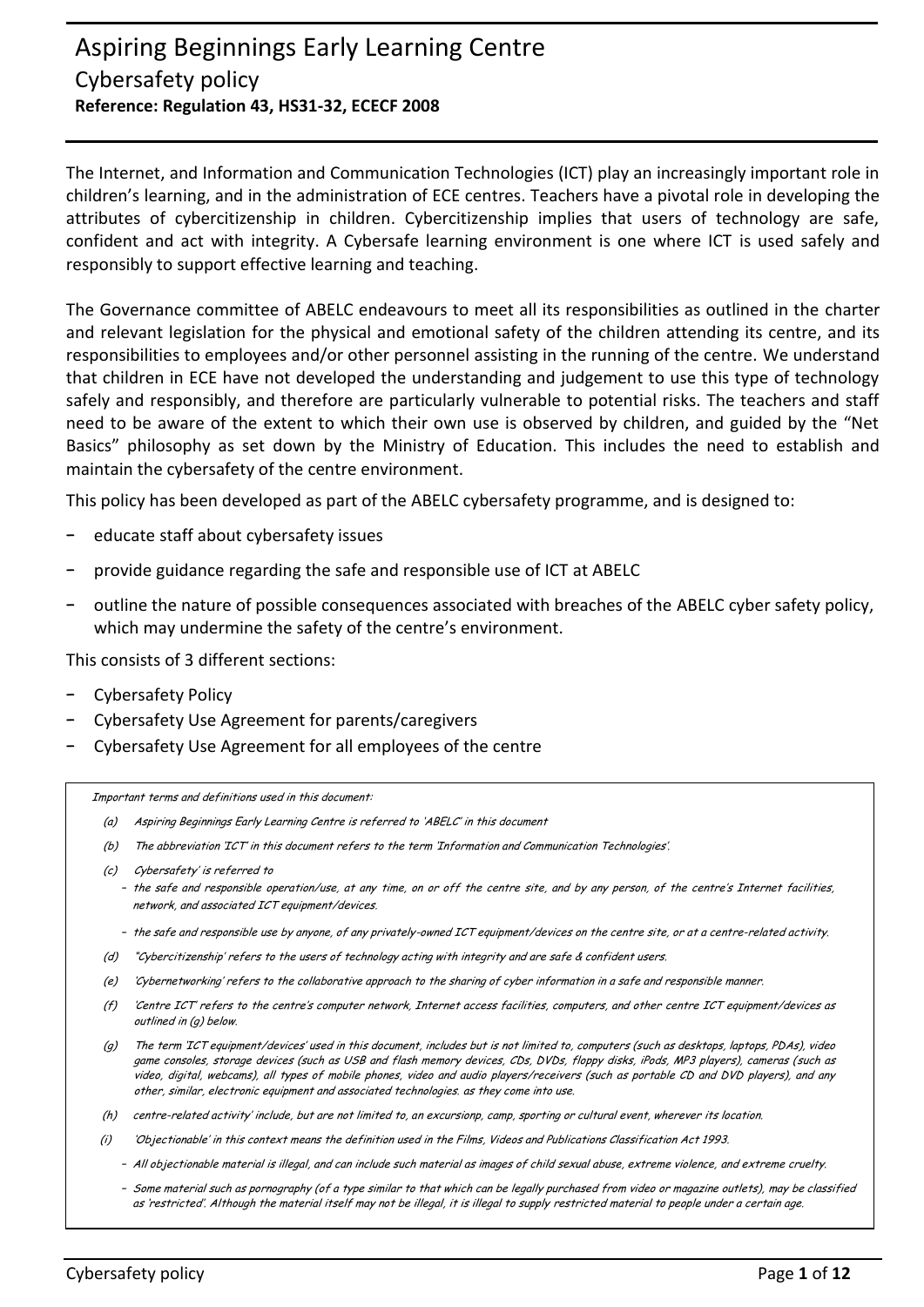### **RATIONALE**

- 1) The Governance committee of ABELC acknowledges that:
	- a) the Internet, and Information and Communication Technologies (ICT) play an increasingly important role in the learning of children in the ECE sector, and in the administration of ECE services
	- b) The establishment and implementation of a cybersafety policy and cybersafety use agreements for staff and parents/caregivers:
		- i) contributes to the provision of a safe learning environment which fosters children's emotional, physical and social development as described in the Education (Early Childhood Centres) Regulations 1998
		- ii) contributes to the maintenance of a safe work environment and a safe environment for visitors under the Health and Safety in Employment Act 1992
		- iii) assists ABELC to meet its obligations to deliver curriculum which promotes the health of children, nurtures children's well-being, and keeps children safe from harm as expressed in the Education (Early Childhood Services) Regulations 2008.
- 2) The policy document and related use agreements are not intended to be exhaustive documents containing all relevant rights and obligations that may exist in legislation to regulate use, storage and dissemination of information.

# **OBJECTIVES**

This policy will assist ABELC to:

- a) meet its legal obligations as outlined in the previous section
- b) provide guidance to staff, parents/caregivers and visitors regarding the safe and responsible use of ICT at ABELC or at centre related activities
- c) educate members of the ABELC community regarding the safe and responsible use of ICT.

# **CYBERSAFETY PRACTICES**

#### **1) The ABELC programme of cybersafety**

The governance committee requires that the Senior Teacher puts in place a cybersafety programme. This programme should include:

- a) This cybersafety policy, and comprehensive use agreements for;
	- i) Employees of the centre
	- ii) Parents/Caregivers, and Whanau if necessary
	- iii) Other visitors who have been requested to sign the appropriate cybersafety use agreement.
- b) Security systems which represent good practice including;
	- i) appropriately password protecting all computers
	- ii) updated anti-virus software
	- iii) updated firewall software or hardware
	- iv) updated anti-spyware software
	- v) regularly update operating systems
	- vi) secure storage and care of ICT equipment/devices
- c) Cybersafety education for teachers and staff, children, and for the centre's community (e.g. NetSafe pamphlets, and NetSafe training modules developed specifically for the ECE sector including NetSafe website).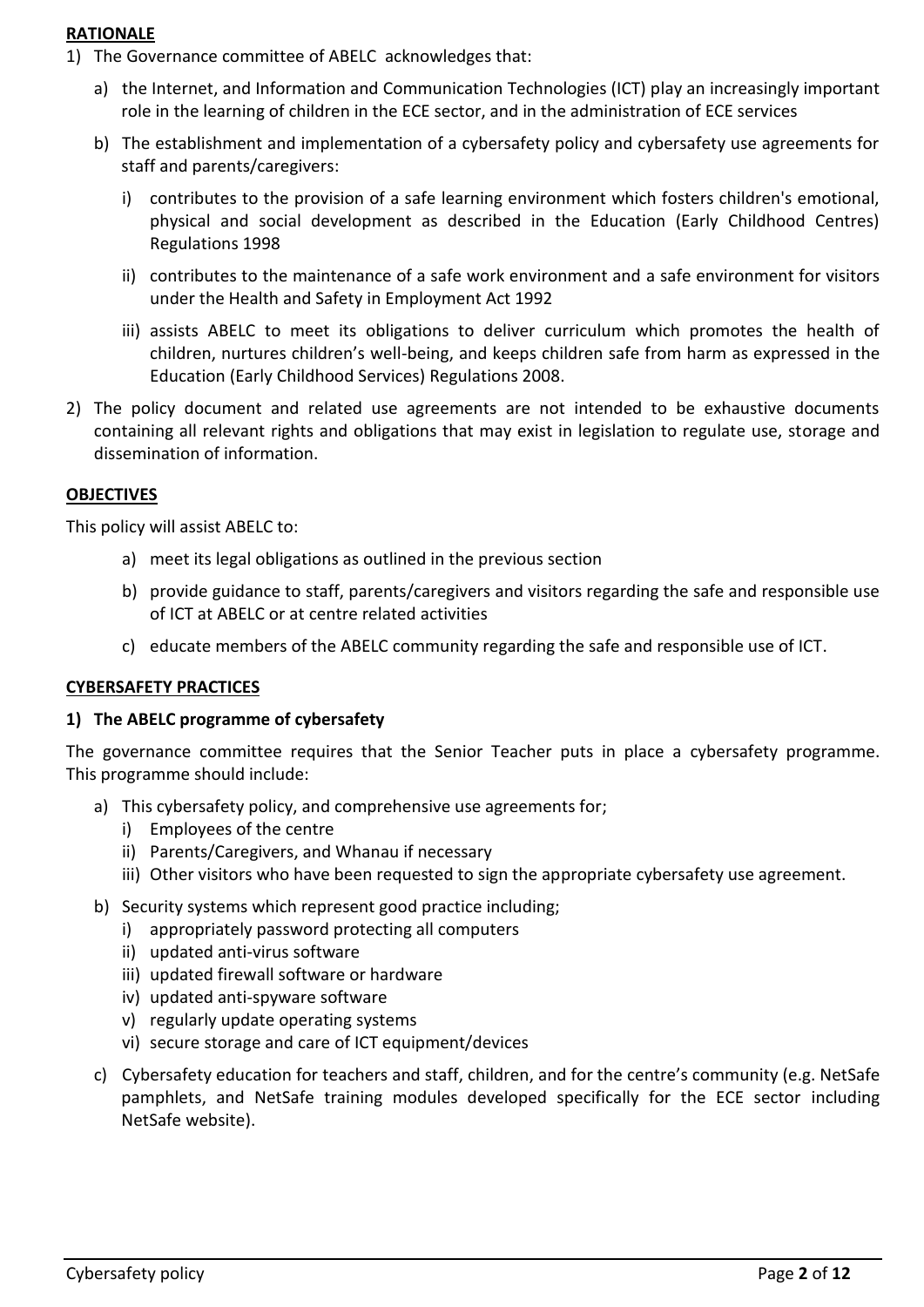# **2) Permitted use**

Use of the ABELC computer network, Internet access facilities, computers and other centre-owned ICT equipment/devices (including mobile phones) on or off the centre site, is restricted to:

- a) staff who have signed a cybersafety use agreement
- b) parents/caregivers of enrolled children, and/or other visitors who have signed the appropriate ABELC cybersafety use agreement
- c) Persons contracted to carry out work at the centre *and* at the discretion of the Senior Teacher such as trades people or technicians
- d) centre-related activities
- e) Personal usage by staff (such as professional development) which is appropriate (see point 5) to the centre learning environment and is of a reasonable amount.

# **3) Parents/caregivers consent for children to use ICT**

By completing the enrolment contract when enrolling their child, parents/caregivers agree to their child using or being involved with the use of ICT as part of the learning environment.

### **4) Privately-owned/leased ICT equipment/devices**

Use of privately-owned ICT equipment/devices (including mobile phones) at the centre or any centrerelated activity is restricted to activities which are appropriate to the centre learning environment. This includes storage of any images or material on such devices.

### **5) Appropriateness of use and content to ABELC learning environment**

The Senior teacher will provide guidelines as to what is considered appropriate to the centre learning environment, including the taking of photographs or video.

### **6) User accounts and passwords**

Access to the centre's computer network, computers, and Internet access facilities, requires a password protected personal user account. It is important that passwords are strong. It is recommended that a password:

- a) uses a combination of upper and lower case letters, numbers and other characters
- b) is a minimum of 8 characters in length
- c) is changed regularly.

# **7) Filtering and monitoring**

- a) The centre may utilise filtering and/or monitoring software where appropriate, to restrict access to certain websites and data, including email
- b) The centre reserves the right to monitor, access, and review all use of centre-owned ICT equipment/devices. This includes personal emails sent and received using the centre's computers and/or network facilities, either during or outside centre hours.

#### **8) Ownership of electronic files or data**

- a) Any electronic data or files created or modified for the purpose of completing work on behalf of ABELC on any ICT equipment, *regardless of who owns the ICT*, are the property of ABELC.
- b) Under no circumstances is data to remain stored on privately-owed ICT equipment. ABELC may therefore request that such files/data be returned or delivered to ABELC and/or be deleted from your personal ICT equipment.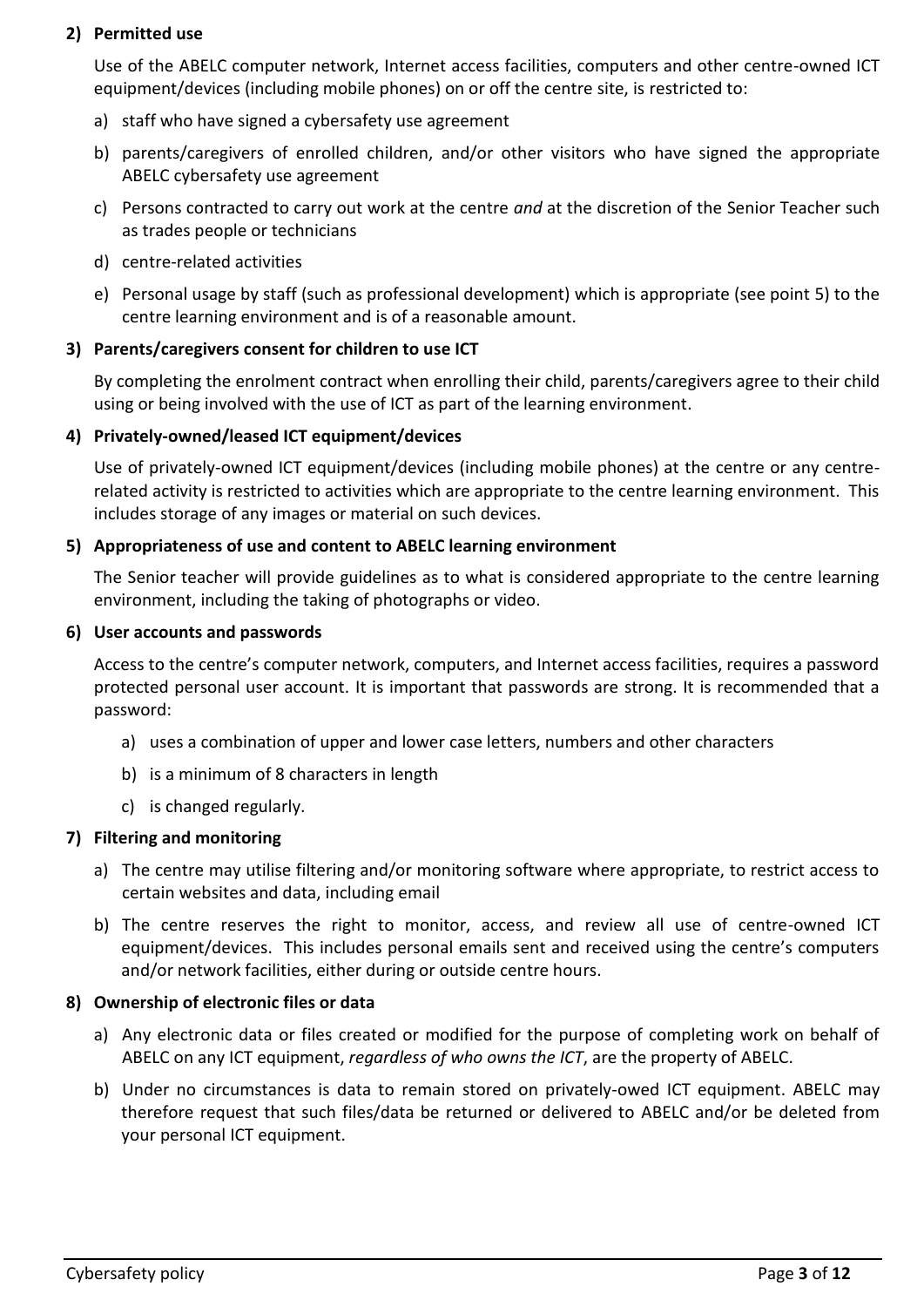# **9) Auditing**

- a) The Governance committee may from time to time, at its discretion, conduct an audit of its computer network, Internet access facilities, computers and other centre ICT equipment/devices.
- b) Conducting an audit does not give any representative of ABELC the right to enter the home of staff, nor the right to seize or search any ICT equipment/devices belonging to that person.

# **10) Performing work-related duties at home using privately-owned equipment/devices**

Where it is necessary for staff, parents/caregivers, and governance committee members to regularly perform centre-related duties on privately-owned ICT equipment/devices at home, this work must first be authorised by the Governance committee.

# **11) Inappropriate activities/material**

- a) ABELC will take all reasonable steps to filter or screen all material accessed using the centre's network or Internet access facilities. However when using a global information system such as the Internet, it may not always be possible for the centre to restrict access to all such material. This may include material which is **inappropriate** in the centre learning environment, **dangerous,** or **objectionable** as defined in the Films, Videos and Publications Classification Act 1993.
- b) While using the ABELC network, Internet access facilities or ICT equipment/devices, *or using any privately-owned ICT equipment/devices at the centre or at any centre-related activity*, no person may:
	- i) initiate access to, or have involvement with, inappropriate, dangerous, illegal or objectionable material or activities
	- ii) save or distribute such material by copying, storing or printing
- c) Accidental access to inappropriate material:

# *For parents/caregivers:*

In the event of accidental access to any inappropriate material by a parent/caregiver or other visitor, a member of the staff must be consulted. Where the material is clearly of a more serious nature, or appears to be illegal, users should:

- i) remove the material from view (by closing or minimising the window, turning off the monitor, or shutting down the device)
- ii) report the incident immediately to a member of staff.

# *For employees:*

In the event of accidental access of inappropriate material by an employee at the lower range of seriousness (e.g.Spam), it should be deleted immediately.

If the nature of such material is somewhat more serious, (e.g. spam containing inappropriate but not illegal images), delete it and advise the office so the incident can be logged. If uncertain as to the seriousness of the incident, the centre management should be consulted. When in doubt, log the incident.

In the event of accidental access of inappropriate material clearly of a much more serious nature, or of material which appears to be illegal, users should:

- i). remove the material from view (by closing or minimising the window, or turning off the monitor)
- ii). report the incident immediately to centre management who will take such further action as may be required under this policy.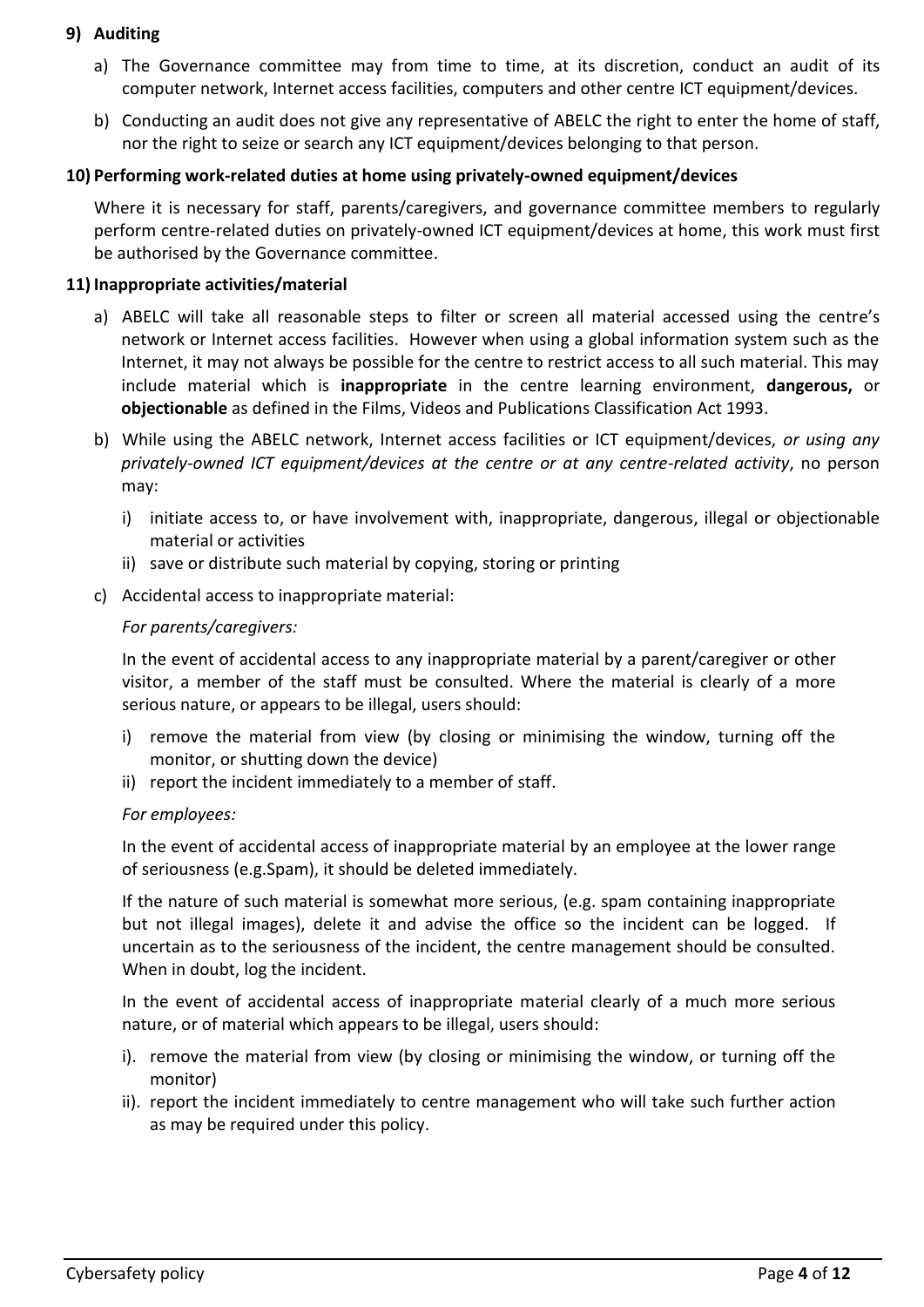### **12) Unauthorised software or hardware**

Authorisation from centre management must be gained before any attempts to download, install, connect or utilise any unauthorised software or hardware onto or with any ABELC ICT equipment/devices. This includes use of such technologies as Bluetooth, infrared, and wireless, and any similar technologies which have been, or may be developed. Any user seeking authorisation should speak with the Senior Teacher.

### **13) Children's use of the Internet and email.**

- a) Children will be actively supervised by staff who have signed an ABELC cybersafety agreement when accessing the Internet on the centre's site or at any centre-related activity. Staff will also supervise others who have signed an ABELC cybersafety use agreement. If an agreement has not been signed authorisation is not given to use the internet.
- b) Children may create and/or send email only under the active supervision of teachers.

### **14) Confidentiality and privacy**

- a) The principles of confidentiality and privacy extend to accessing or inadvertently viewing information about personnel, or children and their families, which is stored on the centre's network or any device
- b) Privacy laws are such that all staff should seek advice from centre management regarding matters such as the collection and/or display/publication of images (such as personal images of children or adults), as well as text (such as children's personal writing)
- c) Ministry of Education guidelines should be followed regarding issues of privacy, safety and copyright associated with the online publication of children's personal details or work.

### **15) Posting material**

- a) All material submitted for publication on the centre Internet/Intranet site should be appropriate to the centre's learning environment
- b) Such material can be posted only by approval from the centre management
- c) The centre management should be consulted regarding links to appropriate websites being placed on the centre's Internet/Intranet (or browser homepages) to provide quick access to particular sites
- d) Involvement as a representative of ABELC with any non-centre website must be with the approval of the centre management.

#### **16) Cybersafety training**

a) To ensure employees feel confident that they can safely supervise children's use of ICT equipment, they will take all measures to familiarise themselves with appropriate practices for cybersafety education for teachers and staff, children, and for the centre's community, via NetSafe pamphlets and NetSafe training modules developed specifically for the ECE sector. This information is available from the MOE NetSafe website (www.netsafe.org.nz).

#### **17) Breaches of this policy**

- a) Breaches of this policy can undermine the values of the centre and the safety of the learning environment
- b) Any breach which is deemed harmful to the safety of the centre (for example, involvement with inappropriate material, or the use of ICT to facilitate anti-social behaviour such as harassment), may constitute serious misconduct. The centre will respond to any breach of the use agreement in an appropriate manner, taking into account all relevant factors, including any enrolment agreement, and any contractual and/or statutory obligations
- c) If there is a suspected breach of this policy involving privately-owned ICT on the centre site or at a centre-related activity, the matter may be investigated by the centre. The centre may request permission to audit that equipment/device(s)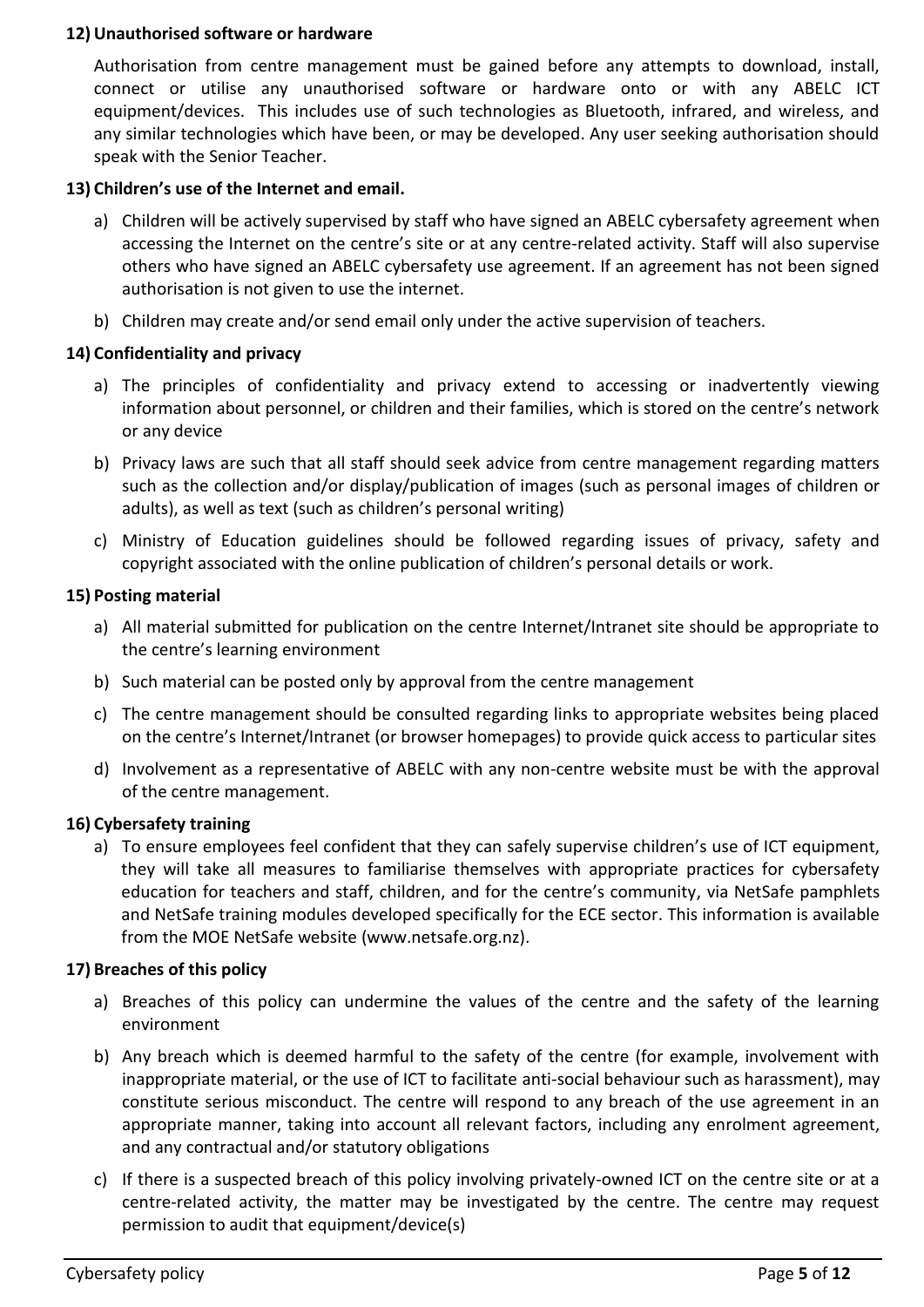- d) If an incident is being investigated in which use of centre ICT by any person who does *not* have a signed use agreement with the centre includes some level of involvement by staff, the extent of the staff responsibility will be assessed by the Senior Teacher and/or Governance committee
- e) Any breach concerning involvement with material which is deemed 'age-restricted', or 'objectionable' under the Films, Videos and Publications Classification Act 1993, is a very serious matter. In such situations, it may be necessary to involve law enforcement agencies in addition to any response made by the centre as a result of its investigation
- f) The Senior Teacher is required to immediately report to the Governance committee any serious cybersafety incident or issue arising from the situations detailed in (e).

#### **18) Reporting to Governance committee**

The Senior Teacher is required to make regular reports to the Governance committee. Included in these reports should be the cybersafety measures the ABELC has in place, any professional development requirements, and any issues or incidents which have arisen since the previous report and did not require.

| Signed: | $\sqrt{2}$    | Next review: Dec 2014 |          |  |
|---------|---------------|-----------------------|----------|--|
| Role:   | Governance    |                       | Dec 2015 |  |
| Date:   | February 2014 |                       | Dec 2016 |  |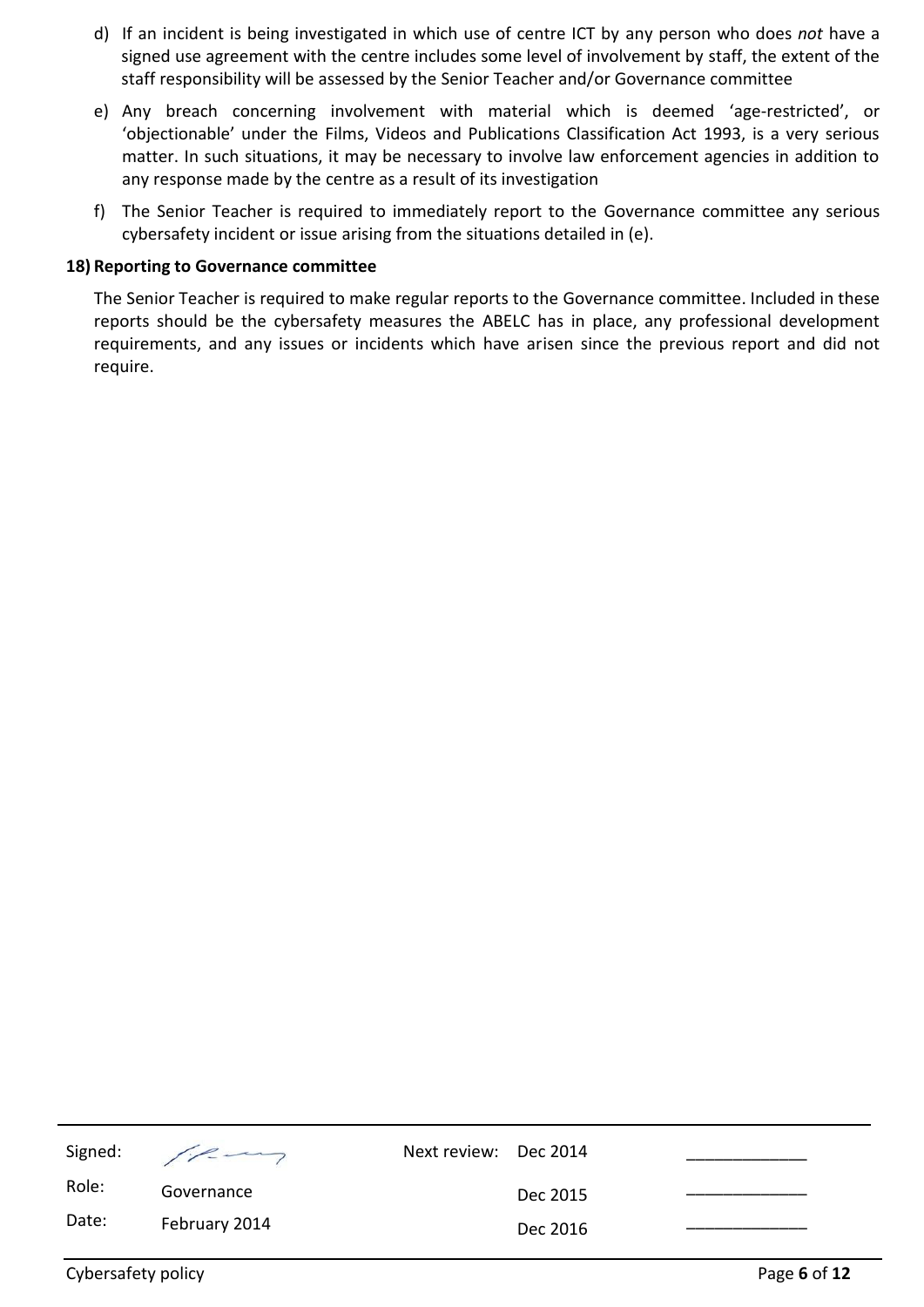

# **Cybersafety Use Agreement for Parents/Caregivers**

From time to time, Parents/caregivers may have the opportunity to use ABELC Internet facilities, network and other ICT devices such as mobile phones, digital cameras or computers. This may arise while visiting the centre, at a centre activity off-site, or through the lending of ABELC ICT to children and families enrolled at the centre.

Our policy is that every adult must have signed a cybersafety use agreement before using the *centre's ICT* while visiting the centre, at a centre event, or borrowing any of centre's ICT equipment/devices.

The use agreement also contains guidelines covering the appropriate use of *privately-owned* ICT devices such as mobile phones while at ABELC.

The agreement is based upon the ABELC Cybersafety Policy, which is filed in the policies & procedure manual located in the centre foyer or can be downloaded from our centre website.

We ask that all parents and caregivers who visit our centre, sign the following use agreement.

This helps to ensure that all use of ICT at ABELC is done so with knowledge of the centre's cybersafety programme and its aims.

If you have a query regarding this use agreement or our cybersafety policy, please feel free to discuss it with centre management before signing the acknowledgement.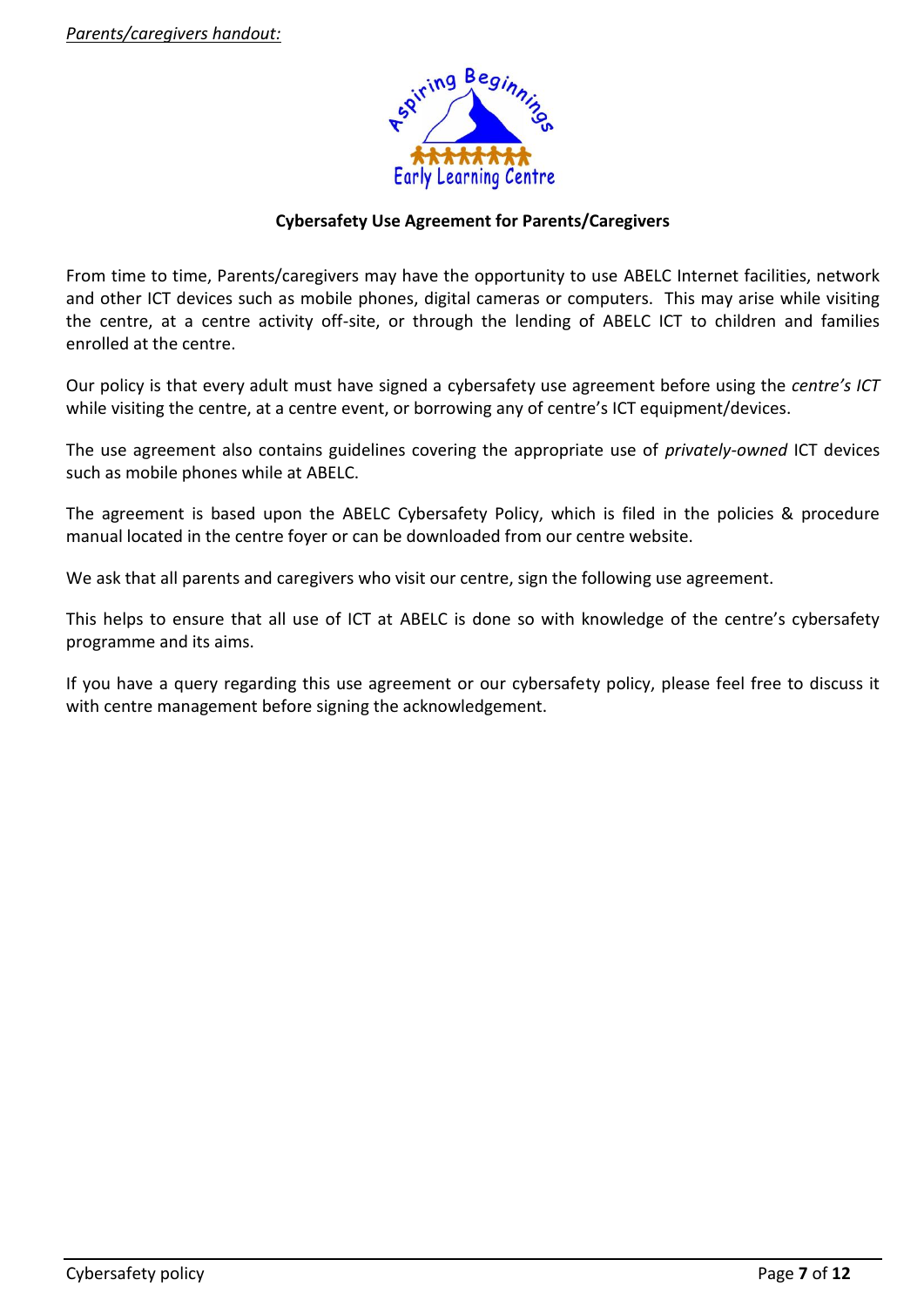### *Parents/caregivers handout:*

#### **CYBERSAFETY RULES AND RESPONSIBILITIES**

# **What can the centre's ICT equipment be used for?**

If permission has been given to use the centre's computer network, Internet access facilities, computers and other centre-owned ICT equipment (including mobile phones) on or off the centre site, they are to be used for *centre-related activities only.*

# **Can I use my own ICT equipment (e.g. laptop, digital camera, mobile phone) at ABELC?**

You may use privately-owned ICT equipment (including mobile phones) on the centre site or at any centrerelated activity, provided that use is appropriate to the centre's learning environment.

Any images or material present or stored on privately-owned ICT equipment brought onto the centre site or to any centre-related activity must be appropriate to the centre's learning environment. This includes images and text stored on mobile phones.

# **What material or activities are appropriate to the centre's learning environment?**

The centre management should be consulted beforehand where you are unsure if particular material or a particular activity is appropriate in a learning environment for young children.

# **Can I take photographs or video at ABELC?**

The centre management must be consulted before you take any photographs, video, or any other recordings using any device while at the centre or any centre-related activity.

ABELC may ask to view any such recordings and request they be deleted.

# **What about access to, or involvement with, inappropriate or illegal material or activities?**

When using centre ICT at any time, or privately-owned ICT at the centre or at any centre-related activity, you must not:

- initiate access to, or have involvement with, inappropriate or illegal material or activities
- save or distribute such material by copying, storing, printing or uploading to social media.

# **What about passwords**?

Any passwords supplied to you should be kept confidential and not shared with anyone else.

# **Can I use email at ABELC?**

If permission has been given to use ABELC e-mail accounts, it must be done so in an appropriate and responsible manner, and only after consultation with centre management.

You must not use ABELC facilities to access or send personal email not associated directly with centre activities.

# **How is the privacy of my family's information protected?**

While using the centre's ICT equipment/devices parents/caregivers must not, unless directed by centre management, actively seek or search for information or data relating directly to other enrolled families.

# **Can I install my own software onto ABELC ICT?**

You must not attempt to download, install, connect or utilise any unauthorised software or hardware onto or with any ABELC ICT equipment.

# **What if I carry out work for ABELC on my own ICT such as my home computer?**

Any electronic files or data created or modified for the purpose of completing work on behalf of ABELC on any ICT, regardless of who owns the ICT, are the property of ABELC.

ABELC may therefore request that such files/data be returned or delivered to ABELC and/or be deleted from your personal equipment.

# **What do I do if I have any query regarding this agreement or the cybersafety policy?**

If you have any query regarding the cybersafety use agreement or the cybersafety policy you should contact the centre management as soon as possible.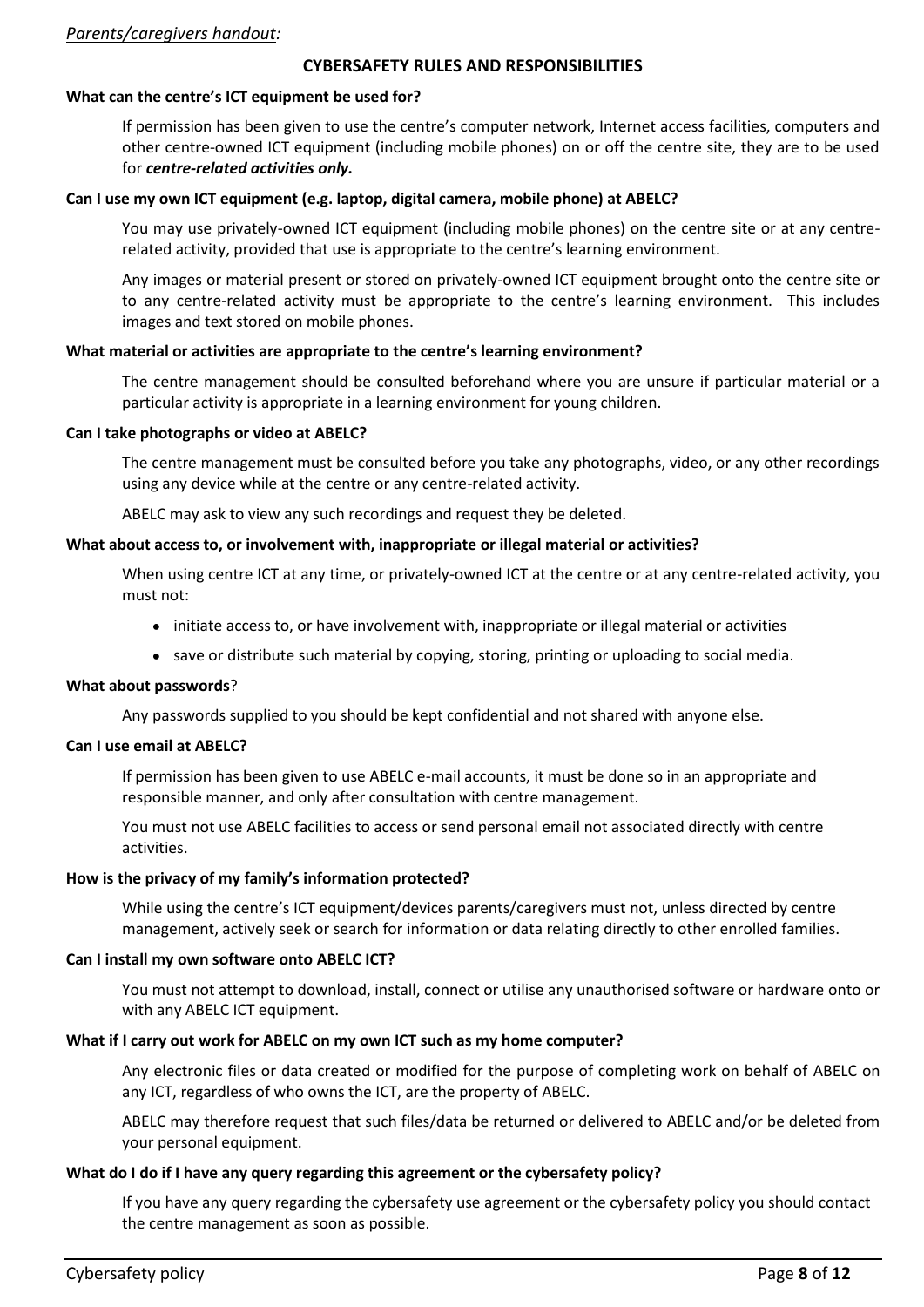### **ACKNOWLEDGEMENT OF ABELC CYBERSAFETY RULES AND RESPONSIBILITIES Aspiring Beginnings Early Learning Centre**

*To the Parent/Legal Guardian/Caregiver:*

- 1. Please read this page carefully as it includes information about your responsibilities under this agreement.
- 2. Complete and sign the section at the bottom of the page.
- 3. Return this acknowledgement page to the centre (a copy will be returned to you).
- 4. Keep your copy of the Cybersafety Use Agreement for parents/caregivers for future reference.

ABELC will:

- 1. do its best to enhance learning through the safe use of ICT. This includes working to restrict access to inappropriate, illegal or harmful material on the internet or centre ICT equipment/devices at the centre or at centre- related activities
- 2. respond to any breaches in an appropriate manner
- 3. welcome enquiries from parents/legal guardians/caregivers about cybersafety issues.

I acknowledge that:

- I have read the *ABELC Cybersafety Use Agreement for parents/caregivers*
- I am aware that I can request a copy of the *ABELC Cybersafety Policy or view it on the centre website*
- I have read and am aware of the rules and responsibilities outlined in the Cybersafety Use Agreement, a copy of which I have been advised to retain for reference
- I am aware that these obligations and responsibilies relate to the safety of the children attending the centre, and of the centre's learning environment.
- I believe that I have sufficient knowledge to safely supervise the use made by children in my care, of the centre's computer network, Internet access facilities, computers, webcams and other centre ICT equipment/devices.

I also understand that breaches of this Use Agreement will be investigated and may require a response by ABELC centre management or governance committee.

**Child's Name (print): .................................................................................................................** 

**My Name (print): ......................................................................................................................**

**Parent/Legal Guardian/Caregiver (please circle which term is applicable)**

**Signature: ............................................................................................. Date: ......................**

**Name of additional signatory\* (if applicable): ...........................................................................**

**Parent/Legal Guardian/Caregiver (please circle which term is applicable)**

**Signature: ............................................................................................. Date: ......................**

*\* Additional Parents/caregivers of the same child, may also sign the agreement. This will avoid the necessity to sign a separate agreement should the additional parents/caregivers visit the centre or use the centre ICT infrequently.*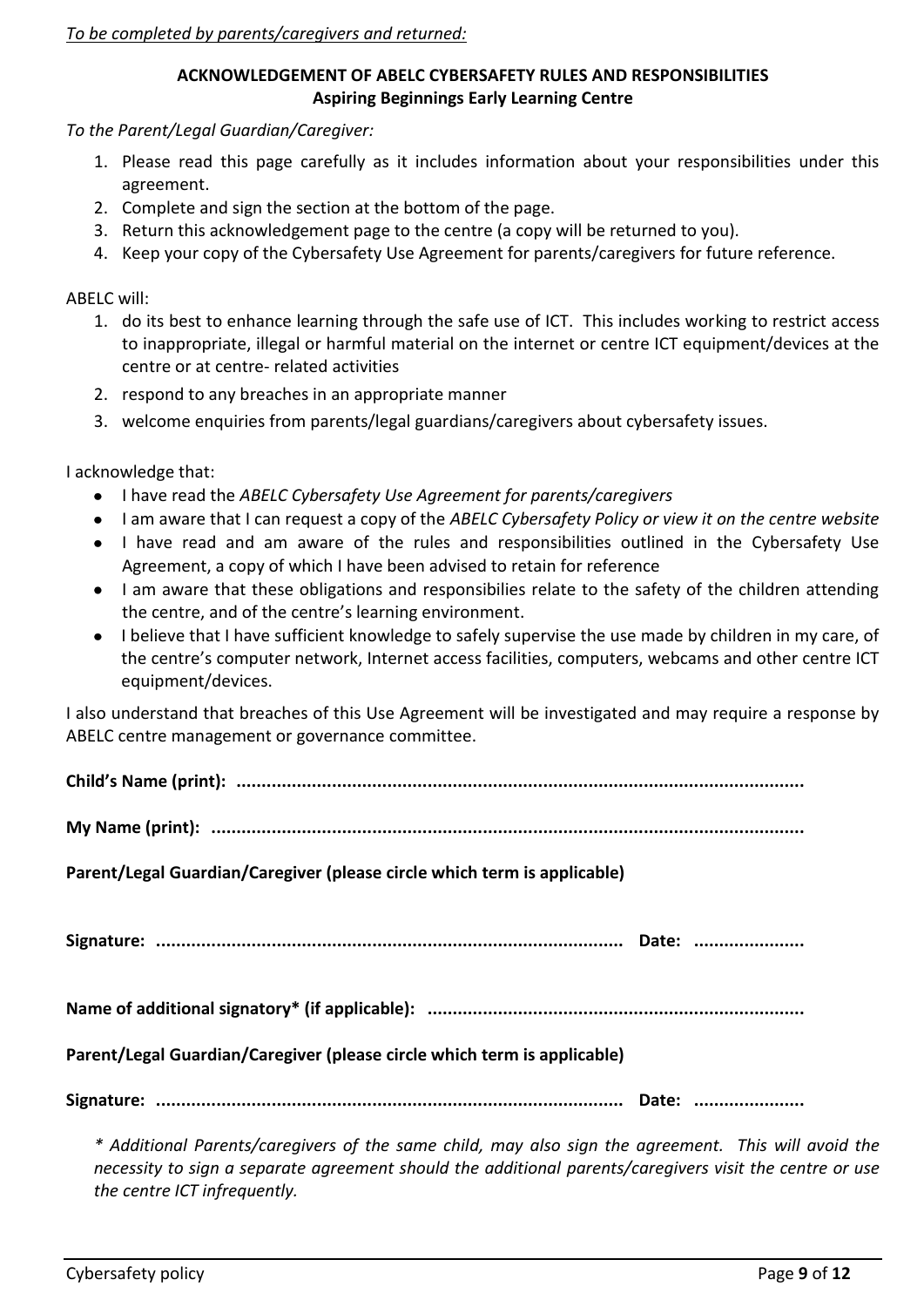### *Staff handout:*

### **CYBERSAFETY USE AGREEMENT FOR ALL EMPLOYEES Aspiring Beginnings Early Learning Centre**

#### **Rules and Responsibilities**

- 1) Use of the ABELC computer network, Internet access facilities, computers and other *centre-owned* ICT equipment/devices (including mobile phones) on or off the centre site, is restricted to:
	- a) Only staff who have signed a cybersafety use agreement
	- b) enrolled children whose parents/caregivers have signed a cybersafety use agreement
	- c) parents/caregivers of enrolled children, and/or other visitors who have signed a cybersafety use agreement
	- d) Persons contracted to carry out work at the centre *and* at the discretion of the senior teacher such as trades people or technicians
	- e) centre-related activities
	- f) personal usage by teachers and staff that is appropriate to the centre learning environment and of a reasonable amount.
- 2) Use of *privately-owned* ICT equipment/devices (including mobile phones) at the centre or any centrerelated activity is restricted to activities which are appropriate to the centre learning environment. This rule includes any stored images or material brought to the centre or any centre-related activity, on any device.
- 3) Any staff who have a signed use agreement with the centre, and who allow another person (with the exception of a contractor) *who does not have a signed use agreement with the centre* to use centre ICT, are responsible for that use.
- 4) When using centre ICT at any time, or privately-owned ICT at the centre or at any centre-related activity, users must not:
	- initiate access to, or have involvement with, inappropriate or illegal material or activities
	- save or distribute such material by copying, storing, printing or uploading to social media.
- 5) Any incident involving inappropriate material or activities of a serious nature, or suspected of being illegal, must be reported immediately to the Senior Teacher and/or governance committee.
- 6) Passwords must be kept confidential and not shared with anyone else.
- 7) Users should not allow another person access to any equipment/device logged in under their own user account, unless as part of authorised work being carried out on the centre network or ICT equipment/devices.
- 8) ABELC e-mail accounts are expected to be used in a responsible manner and in accordance with this use agreement. This includes ensuring that no electronic communication could cause offence to, harass, or harm others, put the owner of the user account at potential risk, bring the centre into disrepute, or in any other way be inappropriate in the centre's learning environment.
- 9) For personal safety, users should be very careful about revealing personal information about themselves, such as home or email addresses, or any phone numbers including mobile numbers. Nor should such information be passed on about others.
- 10) All centre ICT equipment/devices should be cared for in a responsible manner and stored safely when not in use, especially when the centre is not operating.
- 11) Any damage, loss or theft must be reported immediately to the Senior Teacher or if necessary directly to the governance committee.
- 12) All users are expected to practise sensible use to limit wastage of computer resources or bandwidth. This includes avoiding unnecessary printing, and unnecessary Internet access, uploads or downloads.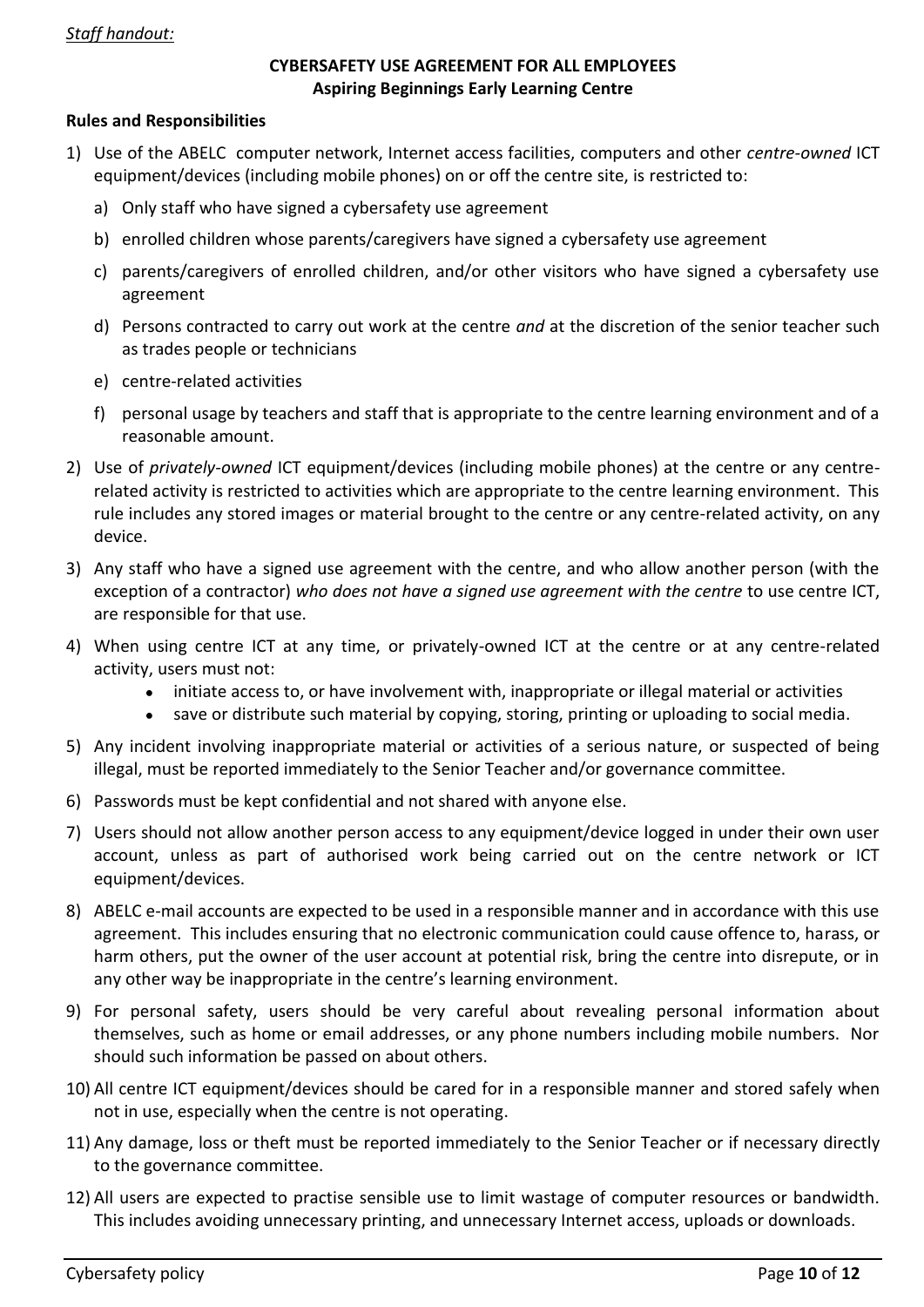- 13) Authorisation from senior teacher/administration must be gained before any attempts to download, install, connect or utilise any unauthorised software or hardware onto or with any ABELC ICT equipment/devices.
- 14) Where permission has been given to connect or install privately-owned equipment/devices or software, it is with the understanding that the centre may scan this equipment/device/software at any time thereafter as part of a regular or targeted security check, such as for viruses.
- 15) Copyright laws and licensing agreements must be respected. This means no involvement in activities such as illegally copying material in any format, copying software outside of the terms of the licence, downloading copyrighted video or audio files, using material accessed on the Internet in order to plagiarise, or illegally using unlicensed products.
- 16) Authorisation from Centre Management must be gained before submitting any material for publication on the centre Internet/Intranet site.
- 17) Children will be actively supervised by teachers, or by someone who has signed an ABELC cybersafety use agreement when accessing the Internet on the centre's site or at any centre-related activity.
- 18) Personnel should seek advice from the Senior Teacher regarding matters such as the online collection and/or display/publication of personal information in any form. This includes personal data, images of children or adults, and text, such as children's personal writing.
- 19) All employees will ensure they keep themselves familiar with current Netsafe practises as outline on Netsafe correspondence available in hard copy on via the MOE website.
- 20) Unacceptable use while at the centre:
	- a) Use of the internet and e-mail is for Aspiring Beginnings purposes **only**, unless otherwise authorised by management.
	- b) Centre Management reserves the right to check or monitor all internet and e-mail messages.
	- c) The internet and e-mail may not be used for the following;
		- i) Commercial gain and personal business use
		- ii) Any illegal or malicious purpose
		- iii) Using objectionable or abusive language, or messages to criticise or malign a person at the centre
		- iv) Creating / sending and down-loading information which is objectionable in nature, such as pornographic or other material which is in poor taste
		- v) Creating or responding to electronic mail chain letters
	- d) Misrepresenting Aspiring Beginnings and doing or saying anything which brings the centre, or anyone directly involved with the centre, into disrepute
	- e) Activities which cause congestion or disruption to networks and systems, such as playing games at any time or down-loading amounts of information during work hours
	- f) To prevent viruses, staff must never open any pop-up unsolicited windows
	- g) Down-loading games
	- h) Disciplinary action will be taken for any breach of the above where the staff member(s) concerned are unable to provide an acceptable explanation. Such action may include the removal of internet access or the use of the computers. Staff may also be billed with the cost of reformatting or reinstating any Aspiring Beginnings computer programmes or systems damaged as a result of any of the ABELC above.